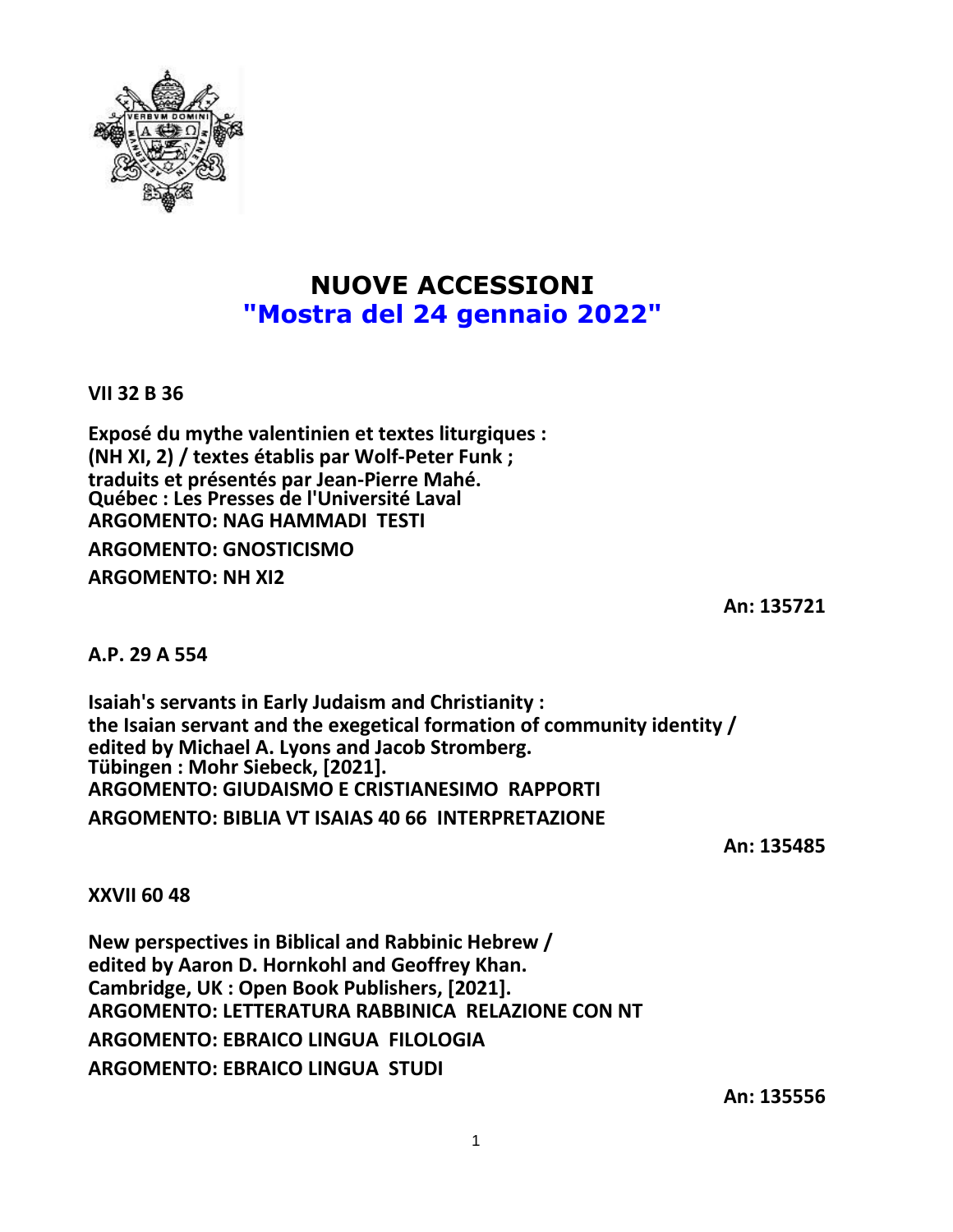**M.P. A 232 301**

**Observing the scribe at work : scribal practice in the ancient world / edited by Rodney Ast [e altri 4]. Leuven ; Paris ; Bristol, CT : Peeters, 2021. ARGOMENTO: SCRIBI ARGOMENTO: SCRITTURA STUDI**

**An: 135729**

**XVII 92 B 103**

**Selected studies on deuterocanonical prayers / Angela Kim Harkins and Barbara Schmitz (eds.). Leuven ; Paris ; Bristol, CT : Peeters, 2021. ARGOMENTO: BIBLIA VT DEUTEROCANONICI STUDI ARGOMENTO: BIBLIA VT PREGHIERA ARGOMENTO: PREGHIERA INSEGNAMENTO BIBLICO**

**An: 135316**

**XXV 103 P 31**

**Balanda, Brigitte. Development of royal funerary traditions along the middle Nile Valley during the Napatan Period (in the 7th century BC) / Brigitte Balanda. Dettelbach : J.H. Röll, [2020]. ARGOMENTO: EGITTO ANTICO RELIGIONE RITUALI ARGOMENTO: EGITTO ANTICO TEMPLI ARGOMENTO: EGITTO ANTICO DINASTIA XXV**

**An: 135314**

**M.C. C 48 30**

**Crouch, Carly Lorraine, 1982-. Israel and Judah redefined : migration, trauma, and empire in the sixth century BCE / C. L. Crouch. Cambridge ; New York : Cambridge University Press, 2021. ARGOMENTO: EBREI STORIA 598 515 AC ARGOMENTO: ISRAELE ANTICO STORIA ARGOMENTO: GIUDEA STORIA ARGOMENTO: ISRAELE ANTICO ESILIO E DIASPORA**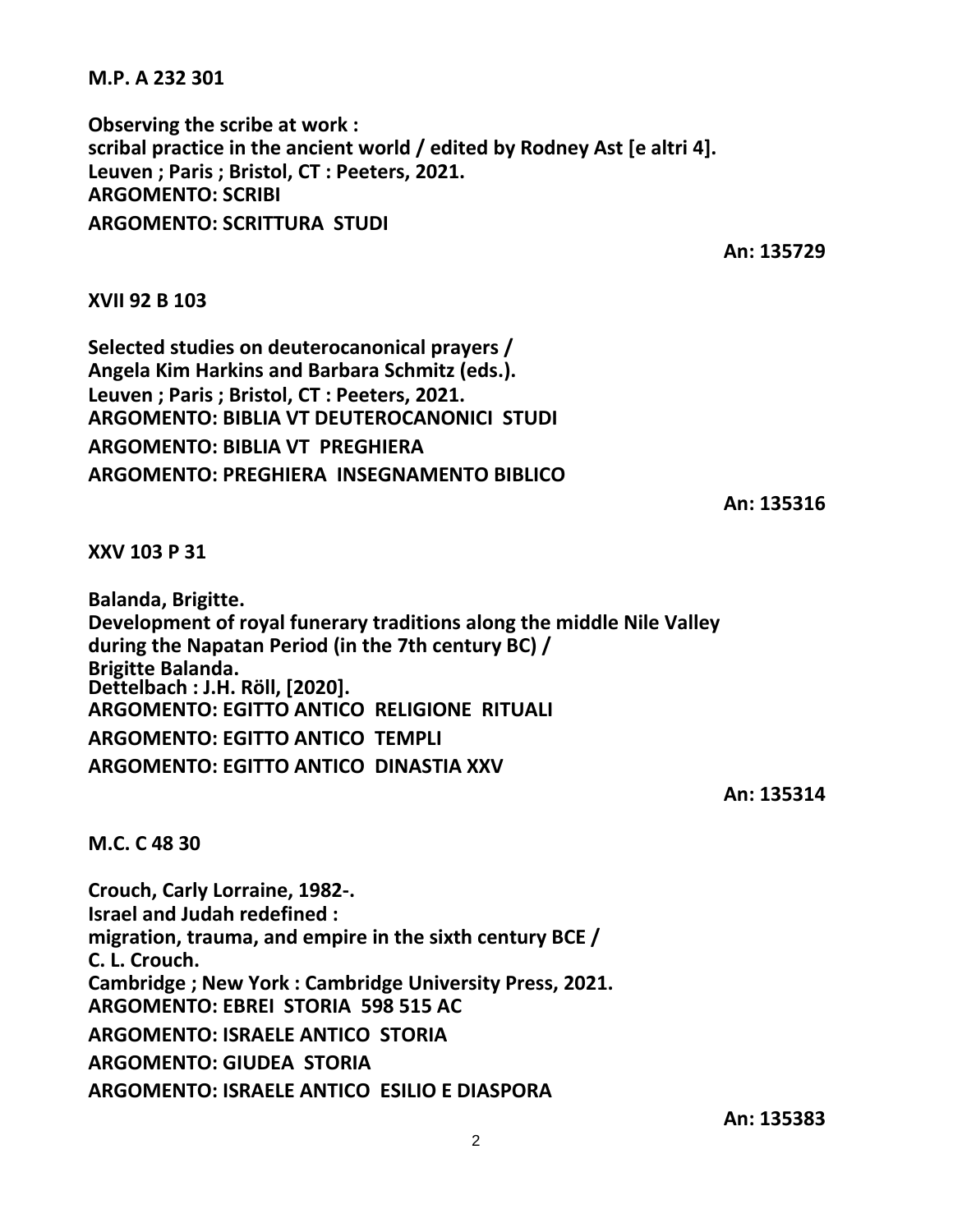**XIII 31 21.1**

**Dunn, James D.G., 1939-2020. Gesù secondo il Nuovo Testamento / James D.G. Dunn ; prefazione di Rowan Williams. Brescia : Queriniana, [2021]. ARGOMENTO: GESU CRISTO BIBLIA NT ARGOMENTO: BIBLIA NT CRISTOLOGIA**

**An: 135588**

## **M.C. C 32 124**

**Enke, Paulus. Traum und Traumdeutung in den christlichen Apokryphen / Paulus Enke. Göttingen : Vandenhoeck & Ruprecht, [2021]. ARGOMENTO: SOGNI ARGOMENTO: APOCRYPHA BIBLIA**

**An: 135500**

**M.C. C 40 161**

**Gies, Kathrin, 1979-. Strebe nach Schalom! : eine biblisch-ethische Lektüre von Psalm 34 / Kathrin Gies. Göttingen : Vandenhoeck & Ruprecht, [2021]. ARGOMENTO: BIBLIA VT PSALMUS 035 VG 034 ARGOMENTO: BIBLIA VT PSALMI INTERPRETAZIONE TEDESCO**

**An: 135462**

## **XXV 25 116**

**Gift of the Nile? A symposium and workshop on Ancient Egypt and the environment, (2017 : Squamish ; Vancouver). The gift of the Nile? : ancient Egypt and the environment / edited by Thomas Schneider and Christine L. Johnston. Tucson, Arizona : The Egyptian expedition, 2020. ARGOMENTO: EGITTO ANTICO ARCHEOLOGIA DELTA DEL NILO ARGOMENTO: EGITTO ANTICO CIVILTA ARGOMENTO: BIETAK MANFRED FKW 1940 FESTSCHRIFT**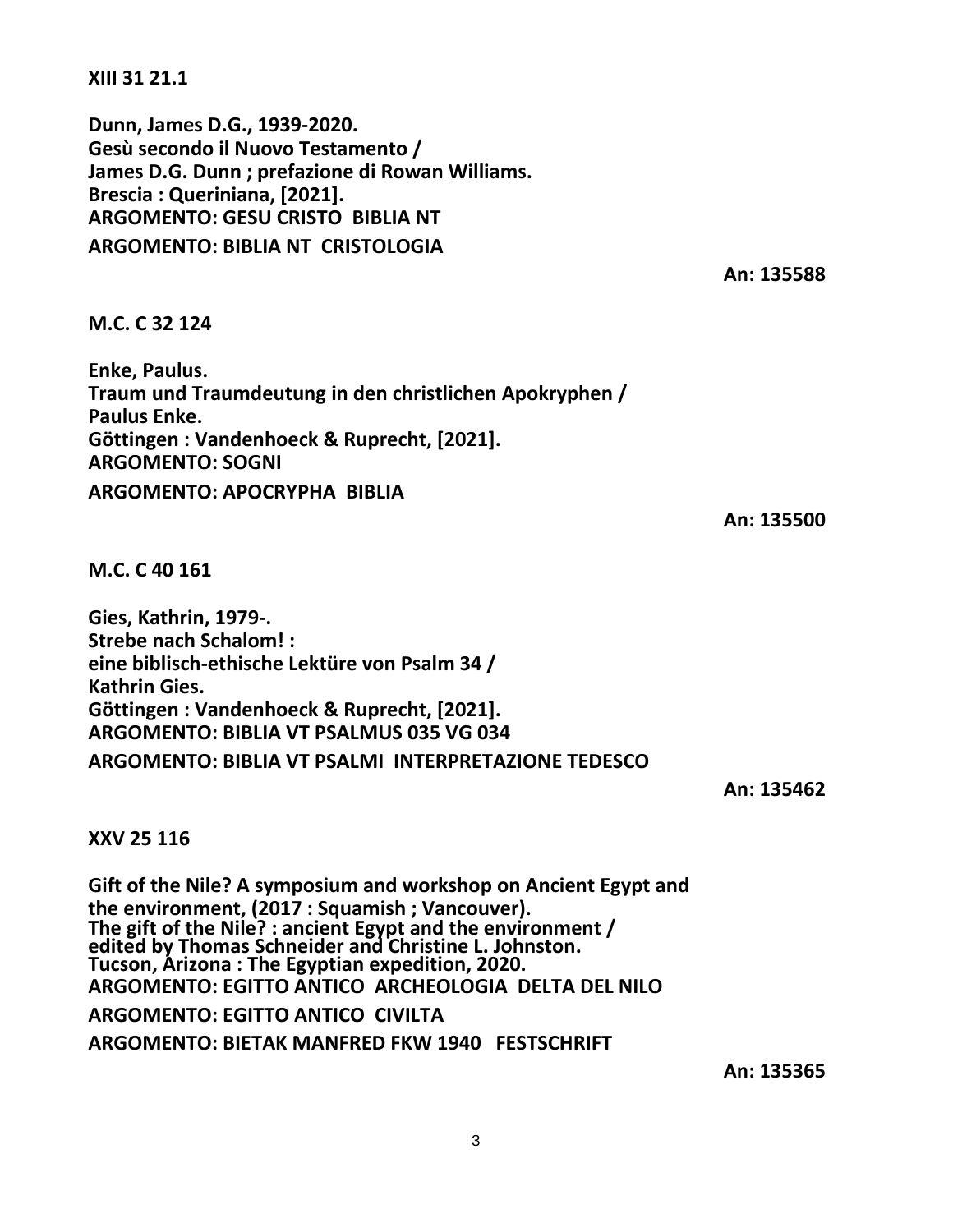**XVII 18 A 24.1**

**Granados García, Carlos, sacerdote, 1974-. In the school of the word : biblical interpretation from the New to the Old Testament / by Carlos Granados and Luis Sánchez Navarro ; translated by Kristin Towle ; with an introduction to the English edition by Kevin Zilverberg. Saint Paul, Minnesota : Saint Paul Seminary Press, 2021. ARGOMENTO: BIBLIA INTERPRETAZIONE INGLESE**

**ARGOMENTO: BIBLIA TEOLOGIA 2001**

**An: 135781**

**XVII 92 B 99**

**Havukainen, Tuomas. The quest for the memory of Jesus: a viable path or a dead end? / Tuomas Havukainen. Leuven ; Paris ; Bristol, CT : Peeters, 2020. ARGOMENTO: GESU CRISTO INTERPRETAZIONE INGLESE ARGOMENTO: MEMORIA**

**An: 135315**

**IV 511 602**

**Hieronymus, santo, circa 342-419. Commentaire sur Daniel / Jérôme ; introduction, texte, traductions, notes et index Régis Courtray. Paris : Les Éditions du Cerf, 2019. ARGOMENTO: BIBLIA VT DANIEL COMMENTI FRANCESE**

**An: 135456**

**XIII 57 45**

**Levine, Amy-Jill, 1956-. Le parabole di Gesù : i racconti enigmatici di un rabbi controverso / Amy-Jill Levine. Cantalupa, Torino : Effetà editrice, [2020]. ARGOMENTO: PARABOLE ARGOMENTO: GESU CRISTO PARABOLE LETTURA SPIRITUALE ARGOMENTO: BIBLIA NT EVANGELIA PARABOLE**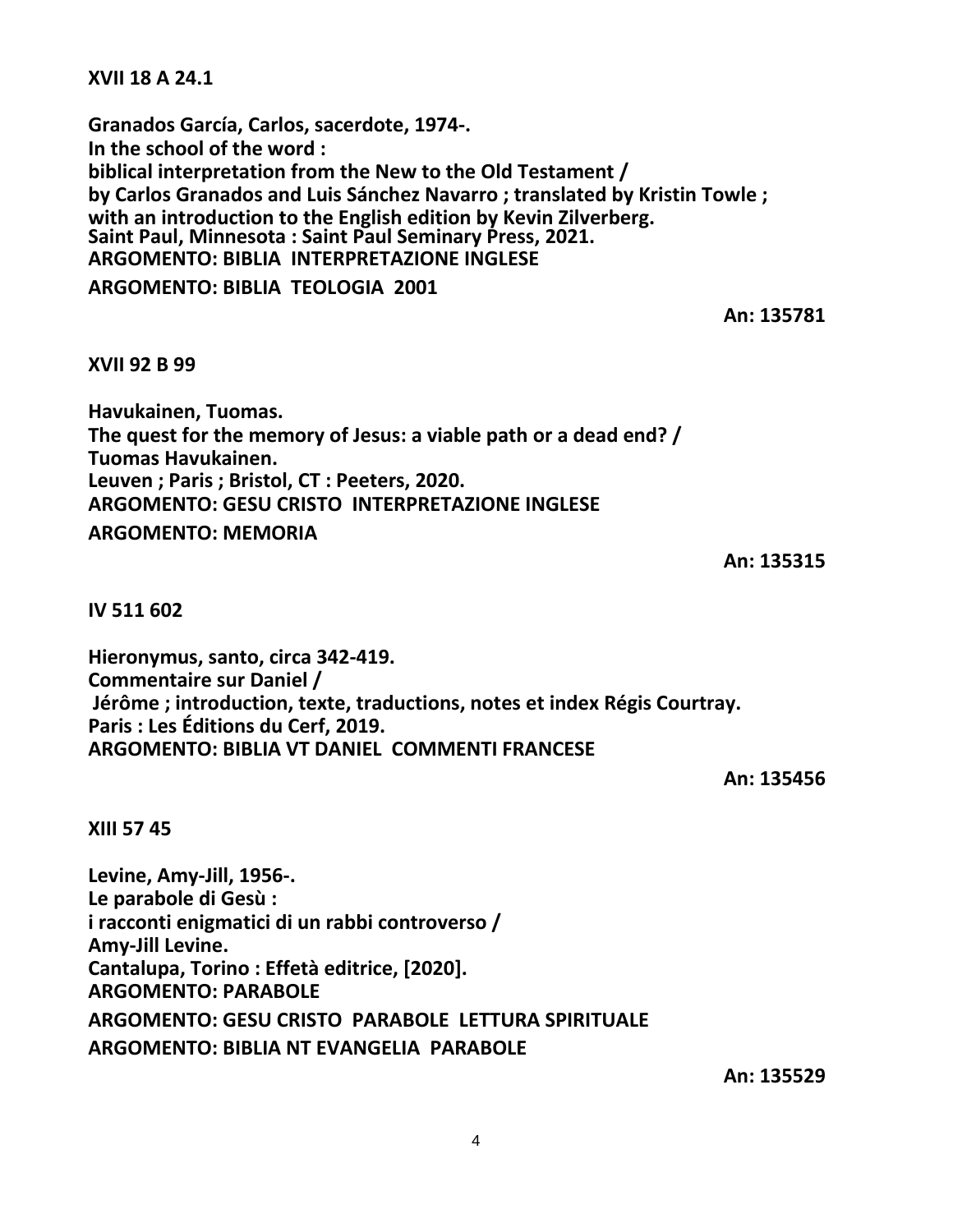**M.C. P 9 26**

**Meynet, Roland, S.I., 1939-. La Lettre aux Galates / Roland Meynet. Leuven ; Paris ; Bristol, CT : Peeters, 2021. ARGOMENTO: BIBLIA RETORICA ARGOMENTO: BIBLIA NT AD GALATAS ANALISI RETORICA**

**An: 135359**

**M.C. P 9 31**

**Meynet, Roland, S.I., 1939-. Qohélet / Roland Meynet. Leuven ; Paris ; Bristol, CT : Peeters, 2021. ARGOMENTO: BIBLIA RETORICA ARGOMENTO: BIBLIA VT QOHELET ANALISI RETORICA**

**An: 135360**

**XXV 33 104**

**Ragazzoli, Chloé, 1981-. Scribes : les artisans du texte de l'Égypte ancienne (1550-1000) / Chloé Ragazzoli ; préface de Christian Jacob. Paris : Les Belles Lettres, 2019. ARGOMENTO: SCRIBI ARGOMENTO: EGITTO ANTICO SCRITTURA ARGOMENTO: EGITTO ANTICO STORIA CA1550 1070 AC**

**An: 135450**

**A.P. 29 A 544**

**Representations of Angelic Beings in Early Jewish and in Christian Traditions, (2017 : München). Representations of Angelic beings in early Jewish and in Christian traditions / edited by Amsalu Tefera and Loren T. Stuckenbruck. Tübingen : Mohr Siebeck, [2021]. ARGOMENTO: ANGELI CRISTIANESIMO ARGOMENTO: ANGELI STUDI ARGOMENTO: ANGELI GIUDAISMO**